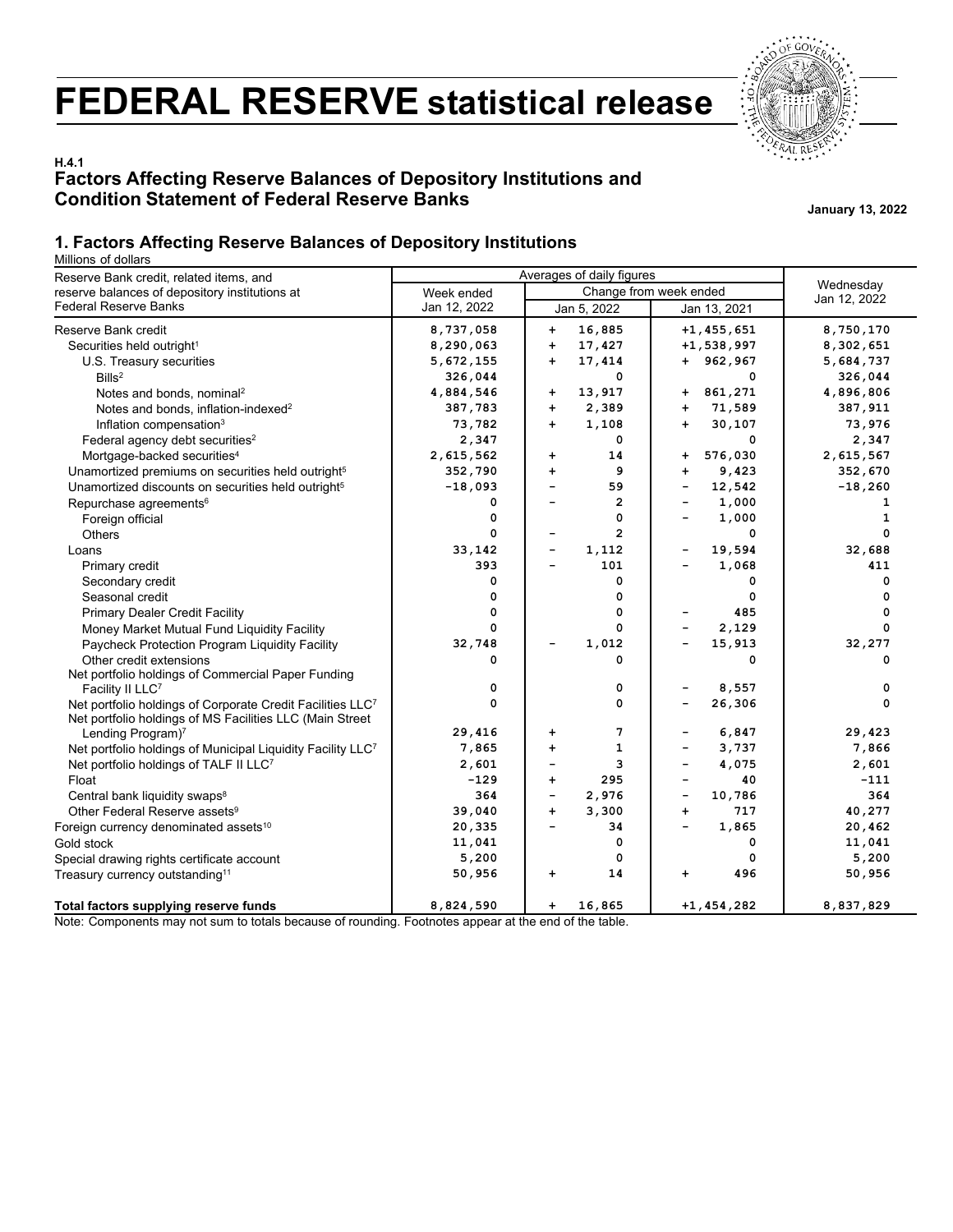# **1. Factors Affecting Reserve Balances of Depository Institutions (continued)**

#### Millions of dollars

| Reserve Bank credit, related items, and                   | Averages of daily figures |                                   |                                    |              |
|-----------------------------------------------------------|---------------------------|-----------------------------------|------------------------------------|--------------|
| reserve balances of depository institutions at            | Week ended                | Change from week ended            | Wednesday                          |              |
| Federal Reserve Banks                                     | Jan 12, 2022              | Jan 5, 2022                       | Jan 13, 2021                       | Jan 12, 2022 |
| Currency in circulation <sup>11</sup>                     | 2,234,615                 | 2,345                             | $+ 142,941$                        | 2,232,962    |
| Reverse repurchase agreements <sup>12</sup>               | 1,842,080                 | 150,462<br>Ξ.                     | $+1,639,214$                       | 1,862,045    |
| Foreign official and international accounts               | 309,899                   | 28,532<br>$+$                     | $+ 107,033$                        | 325,064      |
| <b>Others</b>                                             | 1,532,180                 | 178,995                           | $+1,532,180$                       | 1,536,981    |
| Treasury cash holdings                                    | 65                        | 0                                 | 33<br>$+$                          | 70           |
| Deposits with F.R. Banks, other than reserve balances     | 704,531                   | 55,979<br>$+$                     | $-1,081,379$                       | 744,149      |
| Term deposits held by depository institutions             | 0                         |                                   |                                    |              |
| U.S. Treasury, General Account                            | 456,401                   | 66,650<br>$\ddot{}$               | $-1, 133, 020$                     | 489,679      |
| Foreign official                                          | 6,178                     | 1,501<br>$\overline{\phantom{a}}$ | 15,670<br>н.                       | 5,190        |
| Other <sup>13</sup>                                       | 241,952                   | 9,170                             | 67,311<br>$+$                      | 249,280      |
| Treasury contributions to credit facilities <sup>14</sup> | 21,258                    |                                   | 33,510<br>$\overline{\phantom{a}}$ | 21,258       |
| Other liabilities and capital <sup>15</sup>               | 48,487                    | 130                               | 2,653<br>Ξ.                        | 48,411       |
| Total factors, other than reserve balances,               |                           |                                   |                                    |              |
| absorbing reserve funds                                   | 4,851,036                 | 96,958                            | $+ 664, 645$                       | 4,908,896    |
| <b>Reserve balances with Federal Reserve Banks</b>        | 3,973,554                 | $+ 113,823$                       | $+ 789,637$                        | 3,928,933    |

Note: Components may not sum to totals because of rounding.

1. Includes securities lent to dealers under the overnight securities lending facility; refer to table 1A.

2. Face value of the securities.

3. Compensation that adjusts for the effect of inflation on the original face value of inflation-indexed securities.

4. Guaranteed by Fannie Mae, Freddie Mac, and Ginnie Mae. The current face value shown is the remaining principal balance of the securities.

5. Reflects the premium or discount, which is the difference between the purchase price and the face value of the securities that has not been amortized. For U.S. Treasury securities, Federal agency debt securities, and mortgage-backed securities, amortization is on an effective-interest basis.

- 6. Cash value of agreements.
- 7. Includes assets purchased pursuant to terms of the credit facility and amounts related to Treasury contributions to the facility. Refer to note on consolidation below.
- 8. Dollar value of foreign currency held under these agreements valued at the exchange rate to be used when the foreign currency is returned to the foreign central bank. This exchange rate equals the market exchange rate used when the foreign currency was acquired from the foreign central bank.
- 9. Includes bank premises, accrued interest, and other accounts receivable.
- 10. Revalued daily at current foreign currency exchange rates.
- 11. Estimated.

12. Cash value of agreements, which are collateralized by U.S. Treasury securities, federal agency debt securities, and mortgage-backed securities

- 13. Includes deposits held at the Reserve Banks by international and multilateral organizations, government-sponsored enterprises, designated financial market utilities, and deposits held by depository institutions in joint accounts in connection with their participation in certain private-sector payment arrangements. Also includes certain deposit accounts other than the U.S. Treasury, General Account, for services provided by the Reserve Banks as fiscal agents of the United States.
- 14. Book value. Amount of equity investments in MS Facilities LLC of \$15.7 billion, Municipal Liquidity Facility LLC of \$4.2 billion, and TALF II LLC of \$1.4 billion.
- 15. Includes the liability for earnings remittances due to the U.S. Treasury.

Sources: Federal Reserve Banks and the U.S. Department of the Treasury.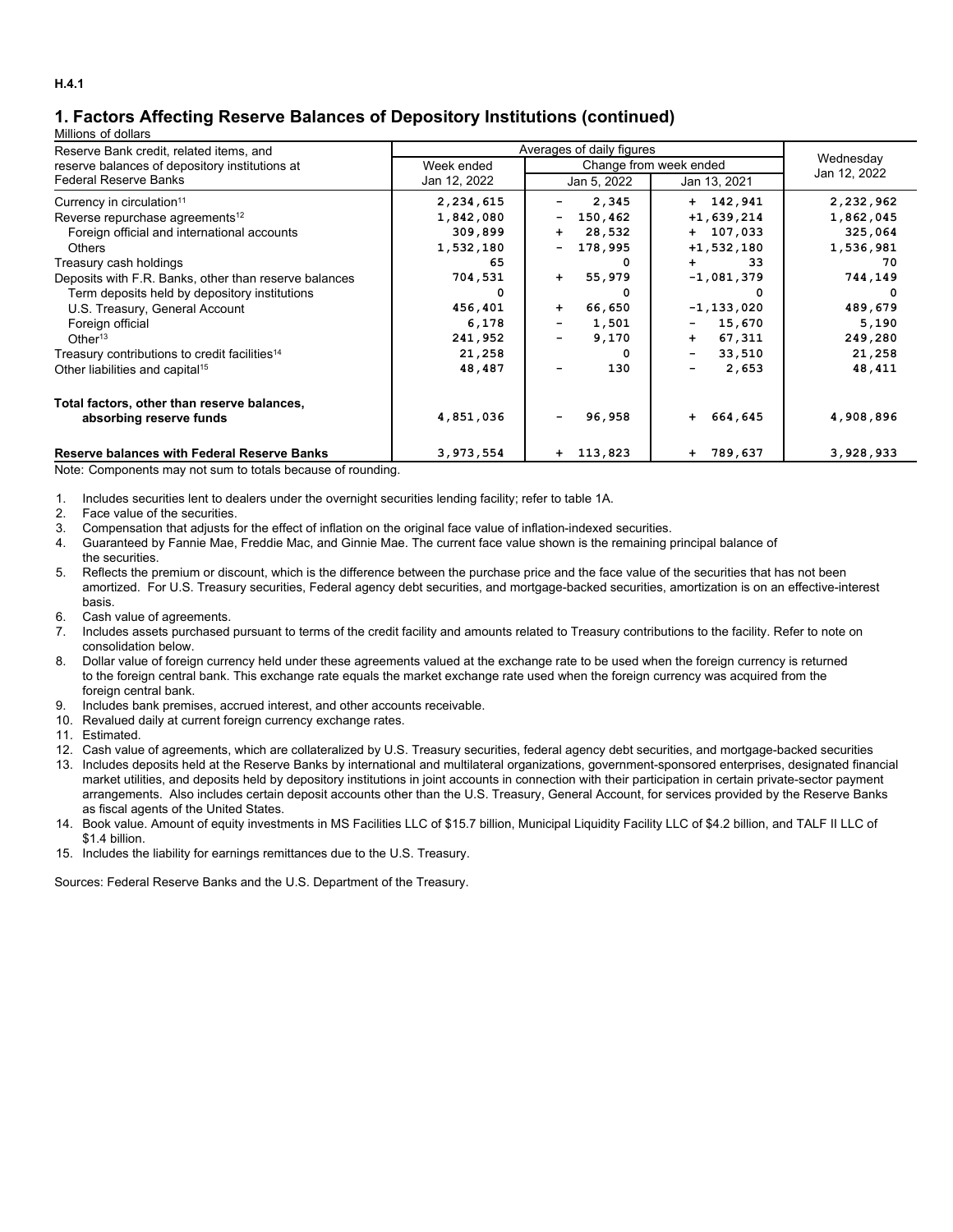#### **1A. Memorandum Items**

Millions of dollars

|                                                                   | Averages of daily figures | Wednesday           |                                    |              |  |  |  |  |
|-------------------------------------------------------------------|---------------------------|---------------------|------------------------------------|--------------|--|--|--|--|
| Memorandum item                                                   | Week ended                |                     | Change from week ended             |              |  |  |  |  |
|                                                                   | Jan 12, 2022              | Jan 5, 2022         | Jan 13, 2021                       | Jan 12, 2022 |  |  |  |  |
| Securities held in custody for foreign official and international |                           |                     |                                    |              |  |  |  |  |
| accounts                                                          | 3,433,580                 | 18,523<br>÷         | 83,311                             | 3,432,267    |  |  |  |  |
| Marketable U.S. Treasury securities <sup>1</sup>                  | 3,034,599                 | 18,545<br>$\ddot{}$ | 40,897<br>$\overline{\phantom{0}}$ | 3,033,713    |  |  |  |  |
| Federal agency debt and mortgage-backed securities <sup>2</sup>   | 317,438                   | 121                 | 37,116<br>$\overline{\phantom{0}}$ | 317,234      |  |  |  |  |
| Other securities <sup>3</sup>                                     | 81,543                    | 99                  | 5,299                              | 81,320       |  |  |  |  |
| Securities lent to dealers                                        | 38,875                    | 657                 | 7.874                              | 37,044       |  |  |  |  |
| Overnight facility <sup>4</sup>                                   | 38,875                    | 657                 | 7.874                              | 37,044       |  |  |  |  |
| U.S. Treasury securities                                          | 38,875                    | 657                 | 7.874                              | 37,044       |  |  |  |  |
| Federal agency debt securities                                    | 0                         |                     | 0<br>0                             |              |  |  |  |  |

Note: Components may not sum to totals because of rounding.

1. Includes securities and U.S. Treasury STRIPS at face value, and inflation compensation on TIPS. Does not include securities pledged as collateral to foreign official and international account holders against reverse repurchase agreements with the Federal Reserve presented in tables 1, 5, and 6.

2. Face value of federal agency securities and current face value of mortgage-backed securities, which is the remaining principal balance of the securities.

3. Includes non-marketable U.S. Treasury securities, supranationals, corporate bonds, asset-backed securities, and commercial paper at face value.

4. Face value. Fully collateralized by U.S. Treasury securities.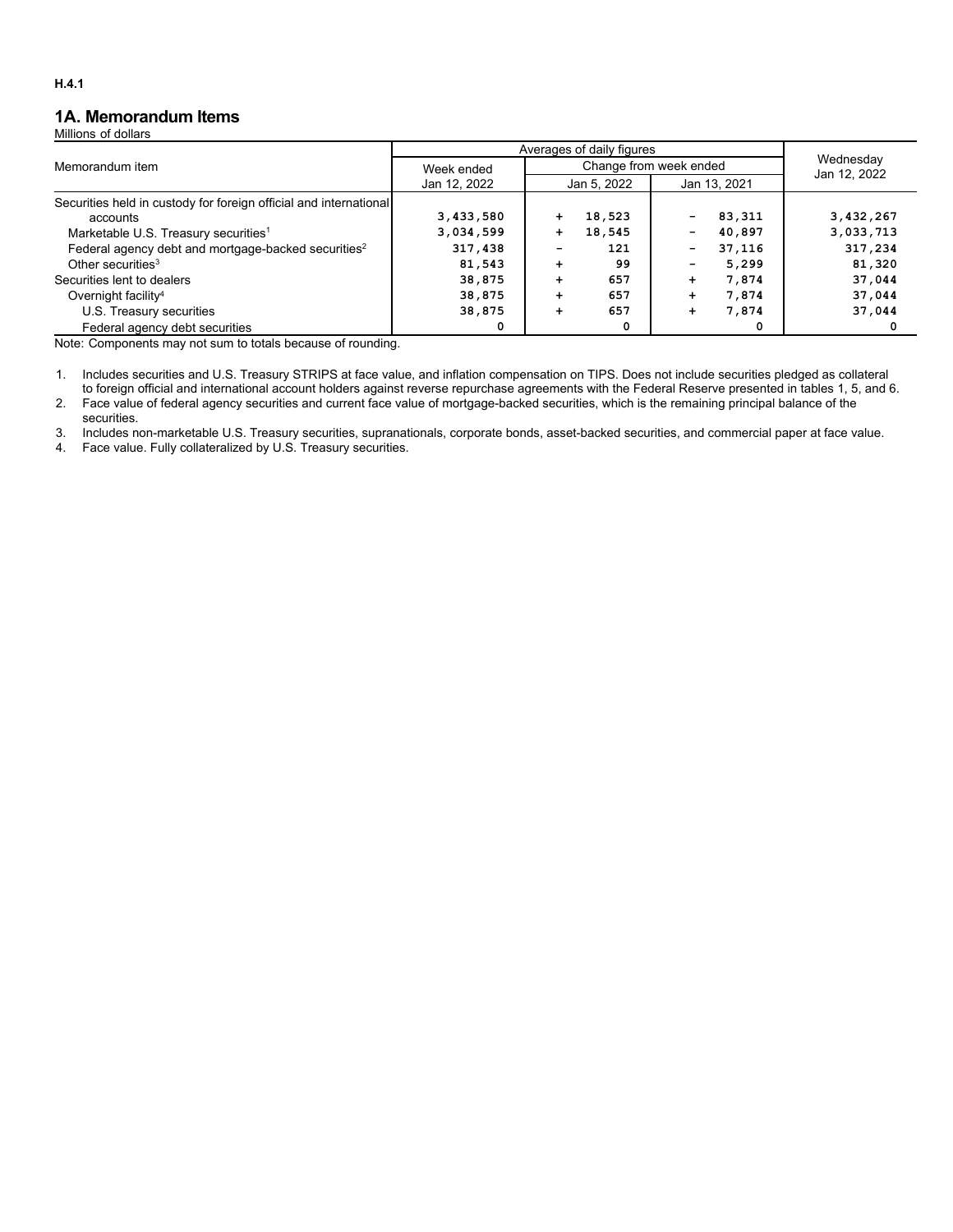#### **2. Maturity Distribution of Securities, Loans, and Selected Other Assets and Liabilities, January 12, 2022** Millions of dollars

|                                             | Within 15       | 16 days to   | 91 days to | Over 1 year   | Over 5 year  | Over 10      | All           |
|---------------------------------------------|-----------------|--------------|------------|---------------|--------------|--------------|---------------|
| <b>Remaining Maturity</b>                   | days            | 90 days      | 1 year     | to 5 years    | to 10 years  | years        |               |
| Loans <sup>1</sup>                          | 127             | 342          | 1,287      | 30,932        | $\Omega$     | .            | 32,688        |
| U.S. Treasury securities <sup>2</sup>       |                 |              |            |               |              |              |               |
| Holdings                                    | 77,335          | 329,686      | 727,986    | 2,165,265     | 1,027,296    | 1,357,170    | 5,684,737     |
| Weekly changes                              | 5,538<br>$\div$ | 4,915        | 568<br>$+$ | 10,681<br>$+$ | 7,918<br>$+$ | 3,671<br>$+$ | 23,460<br>$+$ |
| Federal agency debt securities <sup>3</sup> |                 |              |            |               |              |              |               |
| Holdings                                    | 0               | 0            | 0          | 0             | 2,134        | 213          | 2,347         |
| Weekly changes                              | 0               | 0            | 0          | 0             | 0            | 0            | 0             |
| Mortgage-backed securities <sup>4</sup>     |                 |              |            |               |              |              |               |
| Holdings                                    | 0               | 1            | 34         | 2,009         | 61,449       | 2,552,075    | 2,615,567     |
| Weekly changes                              | 0               | 0            | 0          | 0             | 0            | 7            |               |
| Loan participations held by MS              |                 |              |            |               |              |              |               |
| Facilities LLC (Main Street Lending         |                 |              |            |               |              |              |               |
| Program) <sup>5</sup>                       | 0               | 0            | 0          | 15,380        | $\cdots$     | .            | 15,380        |
| Municipal notes held by Municipal           |                 |              |            |               |              |              |               |
| Liquidity Facility LLC <sup>6</sup>         | 773             | 0            | $\Omega$   | 3,358         | .            | .            | 4,131         |
| Loans held by TALF II LLC7                  | 0               | 0            | 0          | 1,346         | .            | $\cdots$     | 1,346         |
| Repurchase agreements <sup>8</sup>          |                 | <sup>0</sup> | $\cdots$   | $\cdots$      | $\cdots$     | .            |               |
| Central bank liquidity swaps <sup>9</sup>   | 314             | 50           | $\Omega$   | $\Omega$      | 0            | 0            | 364           |
| Reverse repurchase agreements <sup>8</sup>  | 1,862,045       |              | $\ddotsc$  | .             | $\cdots$     | .            | 1,862,045     |
| Term deposits                               |                 | 0            | 0          | .             | $\cdots$     | .            |               |

Note: Components may not sum to totals because of rounding.

...Not applicable.

1. Loans includes primary, secondary, and seasonal loans and credit extended through the Paycheck Protection Program Liquidity Facility and other credit extensions. Loans exclude the loans from the Federal Reserve Bank of New York (FRBNY) to Municipal Liquidity Facility LLC and TALF II LLC, and from the Federal Reserve Bank of Boston (FRBB) to MS Facilities LLC, which were eliminated when preparing the FRBNY's and FRBB's statement of condition, respectively, consistent with consolidation under generally accepted accounting principles.

2. Face value. For inflation-indexed securities, includes the original face value and compensation that adjusts for the effect of inflation on the original face value of such securities.

3. Face value.

- 4. Guaranteed by Fannie Mae, Freddie Mac, and Ginnie Mae. The current face value shown is the remaining principal balance of the securities.
- 5. Book value of the loan participations held by the MS Facilities LLC.
- 6. Book value of the municipal notes held by the Municipal Liquidity Facility LLC.
- 7. Book value of the loans held by the TALF II LLC.

8. Cash value of agreements.

9. Dollar value of foreign currency held under these agreements valued at the exchange rate to be used when the foreign currency is returned to the foreign central bank. This exchange rate equals the market exchange rate used when the foreign currency was acquired from the foreign central bank.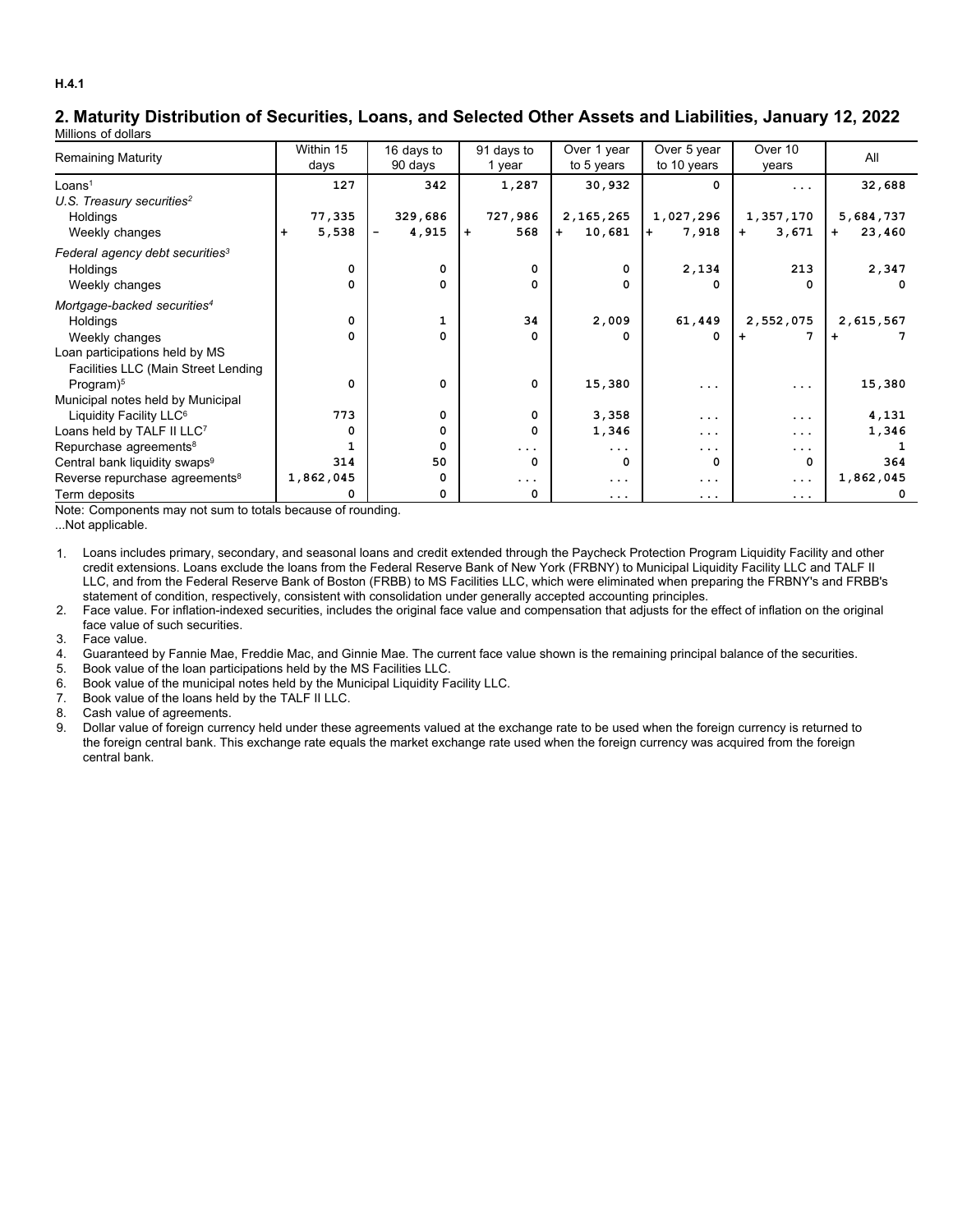## **3. Supplemental Information on Mortgage-Backed Securities**

Millions of dollars

| Account name                                                | Wednesday<br>Jan 12, 2022 |
|-------------------------------------------------------------|---------------------------|
| Mortgage-backed securities held outright <sup>1</sup>       | 2,615,567                 |
| Residential mortgage-backed securities                      | 2,606,329                 |
| Commercial mortgage-backed securities                       | 9,237                     |
| Commitments to buy mortgage-backed securities <sup>2</sup>  | 129,911                   |
| Commitments to sell mortgage-backed securities <sup>2</sup> | 81                        |
| Cash and cash equivalents $3$                               |                           |

1. Guaranteed by Fannie Mae, Freddie Mac, and Ginnie Mae. The current face value shown is the remaining principal balance of the securities.

2. Current face value. Includes residential and commercial mortgage-backed securities. Residential mortgage-backed securities generally settle within 180 calendar days and include commitments associated with outright transactions, dollar rolls, and coupon swaps. Commercial mortgage-backed securities generally settle within three business days.

3. This amount is included in other Federal Reserve assets in table 1 and in other assets in table 5 and table 6.

## **4. Information on Principal Accounts of Credit Facilities LLCs**

Millions of dollars

|                                                 | Wednesday Jan 12, 2022                                                     |                                                                            |                                                               |        |  |  |  |  |  |  |
|-------------------------------------------------|----------------------------------------------------------------------------|----------------------------------------------------------------------------|---------------------------------------------------------------|--------|--|--|--|--|--|--|
|                                                 |                                                                            | Net portfolio holdings of                                                  |                                                               |        |  |  |  |  |  |  |
|                                                 |                                                                            |                                                                            | <b>Credit Facilities LLCs</b>                                 |        |  |  |  |  |  |  |
| Credit Facilities LLCs:                         | Outstanding<br>principal<br>amount<br>of loan<br>extended to<br>the $LLC1$ | Outstanding<br>amount of<br>facility<br>asset<br>$pure$ hases <sup>2</sup> | Treasury<br>contributions<br>and<br>other assets <sup>3</sup> | Total  |  |  |  |  |  |  |
| MS Facilities LLC (Main Street Lending Program) | 15,478                                                                     | 13,054                                                                     | 16,368                                                        | 29,423 |  |  |  |  |  |  |
| Municipal Liquidity Facility LLC                | 4,131                                                                      | 4,131                                                                      | 3,735                                                         | 7,866  |  |  |  |  |  |  |
| TALF II LLC                                     | 1,405                                                                      | 1,346                                                                      | 1,255                                                         | 2,601  |  |  |  |  |  |  |

Note: Components may not sum to totals because of rounding.

1. Book value. This amount was eliminated when preparing the Federal Reserve Banks' statement of condition consistent with consolidation under generally accepted accounting principles. Refer to the note on consolidation accompanying table 6. Loans are extended from the Federal Reserve Bank to the LLC upon settlement of the investment activity.

2. Outstanding amount of facility asset purchases:

a. For the MS Facilities LLC (Main Street Lending Program) includes loan participations at face value, net of an allowance for loan losses updated as of September 30, 2021.

b. For the Municipal Liquidity Facility LLC includes municipal notes at book value. Asset balances from trading activity may be reported on a one-day lag after the transaction date.

c. For the TALF II LLC includes loans to holders of eligible asset-backed securities at book value.

3. Includes short term receivables, interest and dividend receivables, and other assets of the facility. Also includes the portion of the Treasury contribution to the credit facilities, which is held as investments in nonmarketable Treasury securities and the residual portion which is held as cash and cash equivalents at the FRBNY. The amount of cash and cash equivalents held at the FRBNY are eliminated in consolidation and, as result, are excluded from net portfolio holdings in Tables 1, 5, and 6. Amounts excluded are approximately 15% of Treasury contributions to the Municipal Liquidity Facility LLC and TALF II LLC. Refer to the note on consolidation accompanying table 6.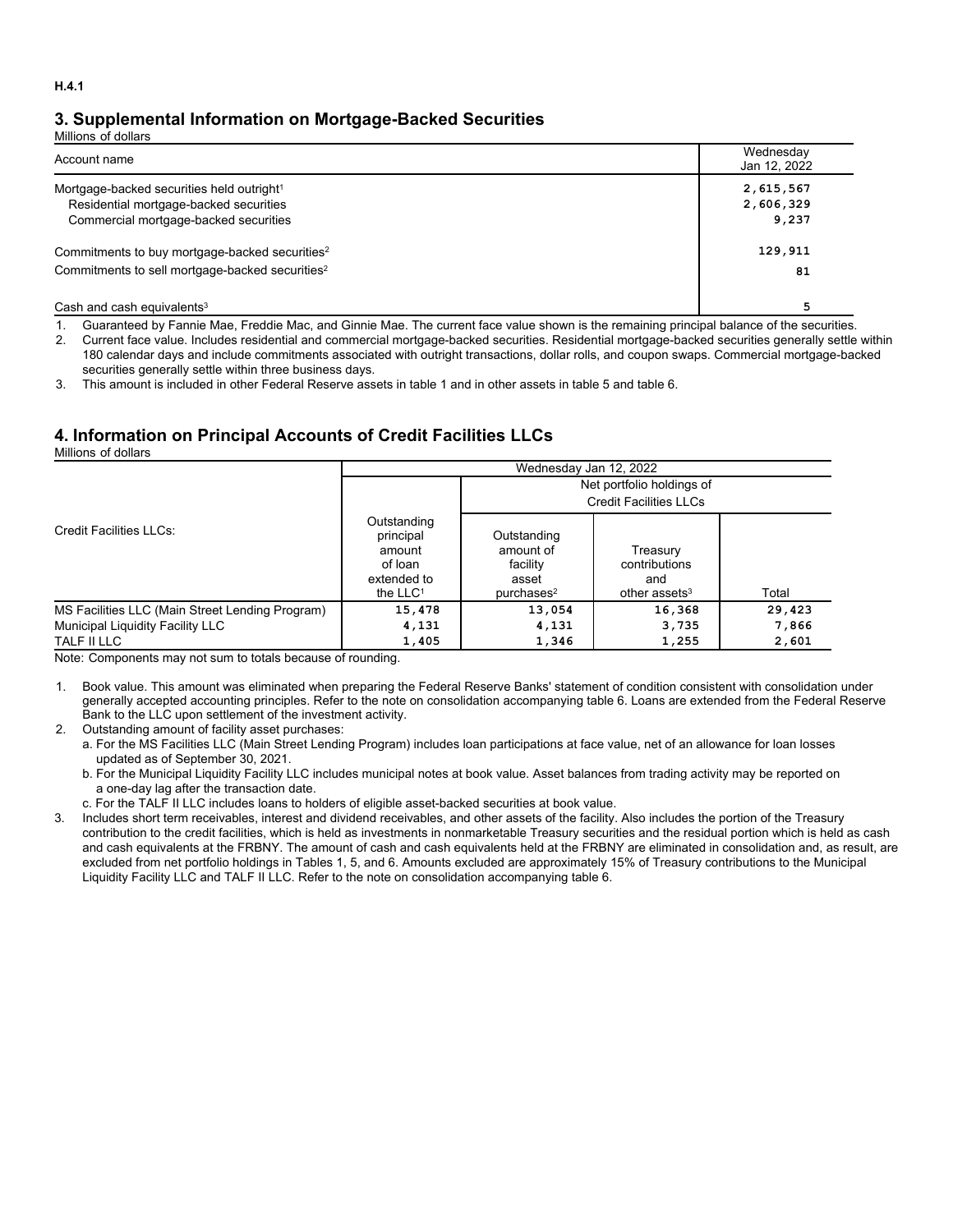# **5. Consolidated Statement of Condition of All Federal Reserve Banks**

Millions of dollars

|                                                                         | Eliminations from | Wednesday    | Change since             |                          |                              |                |  |  |
|-------------------------------------------------------------------------|-------------------|--------------|--------------------------|--------------------------|------------------------------|----------------|--|--|
| Assets, liabilities, and capital                                        | consolidation     | Jan 12, 2022 |                          | Wednesday<br>Jan 5, 2022 | Wednesday<br>Jan 13, 2021    |                |  |  |
| Assets                                                                  |                   |              |                          |                          |                              |                |  |  |
| Gold certificate account                                                |                   | 11,037       |                          | 0                        |                              | 0              |  |  |
| Special drawing rights certificate account                              |                   | 5,200        |                          | 0                        |                              | 0              |  |  |
| Coin                                                                    |                   | 1,228        | $\ddot{}$                | 16                       |                              | 344            |  |  |
| Securities, unamortized premiums and discounts,                         |                   |              |                          |                          |                              |                |  |  |
| repurchase agreements, and loans                                        |                   | 8,669,751    | +                        | 21,992                   |                              | $+1,512,915$   |  |  |
| Securities held outright <sup>1</sup>                                   |                   | 8,302,651    | $\ddot{}$                | 23,467                   |                              | $+1,537,029$   |  |  |
| U.S. Treasury securities                                                |                   | 5,684,737    | $\ddot{}$                | 23,460                   |                              | $+ 961,004$    |  |  |
| Bills <sup>2</sup>                                                      |                   | 326,044      |                          | 0                        |                              | 0              |  |  |
| Notes and bonds, nominal <sup>2</sup>                                   |                   | 4,896,806    | $\ddot{}$                | 22,006                   | $\ddot{}$                    | 860,825        |  |  |
| Notes and bonds, inflation-indexed <sup>2</sup>                         |                   | 387,911      | $+$                      | 901                      | $+$                          | 70,002         |  |  |
| Inflation compensation <sup>3</sup>                                     |                   | 73,976       | $+$                      | 553                      | $+$                          | 30,176         |  |  |
| Federal agency debt securities <sup>2</sup>                             |                   | 2,347        |                          | 0                        |                              | 0              |  |  |
| Mortgage-backed securities <sup>4</sup>                                 |                   | 2,615,567    | $\ddot{}$                | 7                        | $+$                          | 576,025        |  |  |
| Unamortized premiums on securities held outright <sup>5</sup>           |                   | 352,670      | $\overline{\phantom{0}}$ | 111                      | $+$                          | 9,038          |  |  |
| Unamortized discounts on securities held outright <sup>5</sup>          |                   | $-18,260$    |                          | 197                      |                              | 12,690         |  |  |
| Repurchase agreements <sup>6</sup>                                      |                   | 1            | $\ddot{}$                | 1                        |                              | 999            |  |  |
| Loans <sup>7</sup>                                                      |                   | 32,688       |                          | 1,169                    | $\overline{\phantom{a}}$     | 19,464         |  |  |
| Net portfolio holdings of Commercial Paper Funding                      |                   |              |                          |                          |                              |                |  |  |
| Facility II LLC <sup>8</sup>                                            |                   | 0            |                          | 0                        | $\overline{\phantom{a}}$     | 8,557          |  |  |
| Net portfolio holdings of Corporate Credit Facilities LLC <sup>8</sup>  |                   | 0            |                          | 0                        | -                            | 26,310         |  |  |
| Net portfolio holdings of MS Facilities LLC (Main Street                |                   |              |                          |                          |                              |                |  |  |
| Lending Program) <sup>8</sup>                                           |                   | 29,423       | +                        | 9                        |                              | 3,859          |  |  |
| Net portfolio holdings of Municipal Liquidity Facility LLC <sup>8</sup> |                   | 7,866        | $\ddot{}$                | 1                        |                              | 3,739          |  |  |
| Net portfolio holdings of TALF II LLC <sup>8</sup>                      |                   | 2,601        |                          | 0                        |                              | 4,076          |  |  |
| Items in process of collection                                          | (0)               | 71           | $+$                      | 15                       |                              | 22             |  |  |
| <b>Bank premises</b>                                                    |                   | 1,408        | $+$                      | 8                        |                              | 802            |  |  |
| Central bank liquidity swaps <sup>9</sup>                               |                   | 364          | $\overline{\phantom{a}}$ | 2,976                    | $\qquad \qquad \blacksquare$ | 10,786         |  |  |
| Foreign currency denominated assets <sup>10</sup>                       |                   | 20,462       | $\ddot{}$                | 185                      | -                            | 1,679          |  |  |
| Other assets <sup>11</sup>                                              |                   | 38,869       | $+$                      | 3,309                    | $+$                          | 1,572          |  |  |
| <b>Total assets</b>                                                     | (0)               | 8,788,278    | $\ddot{}$                | 22,557                   |                              | $+1, 454, 310$ |  |  |

Note: Components may not sum to totals because of rounding. Footnotes appear at the end of the table.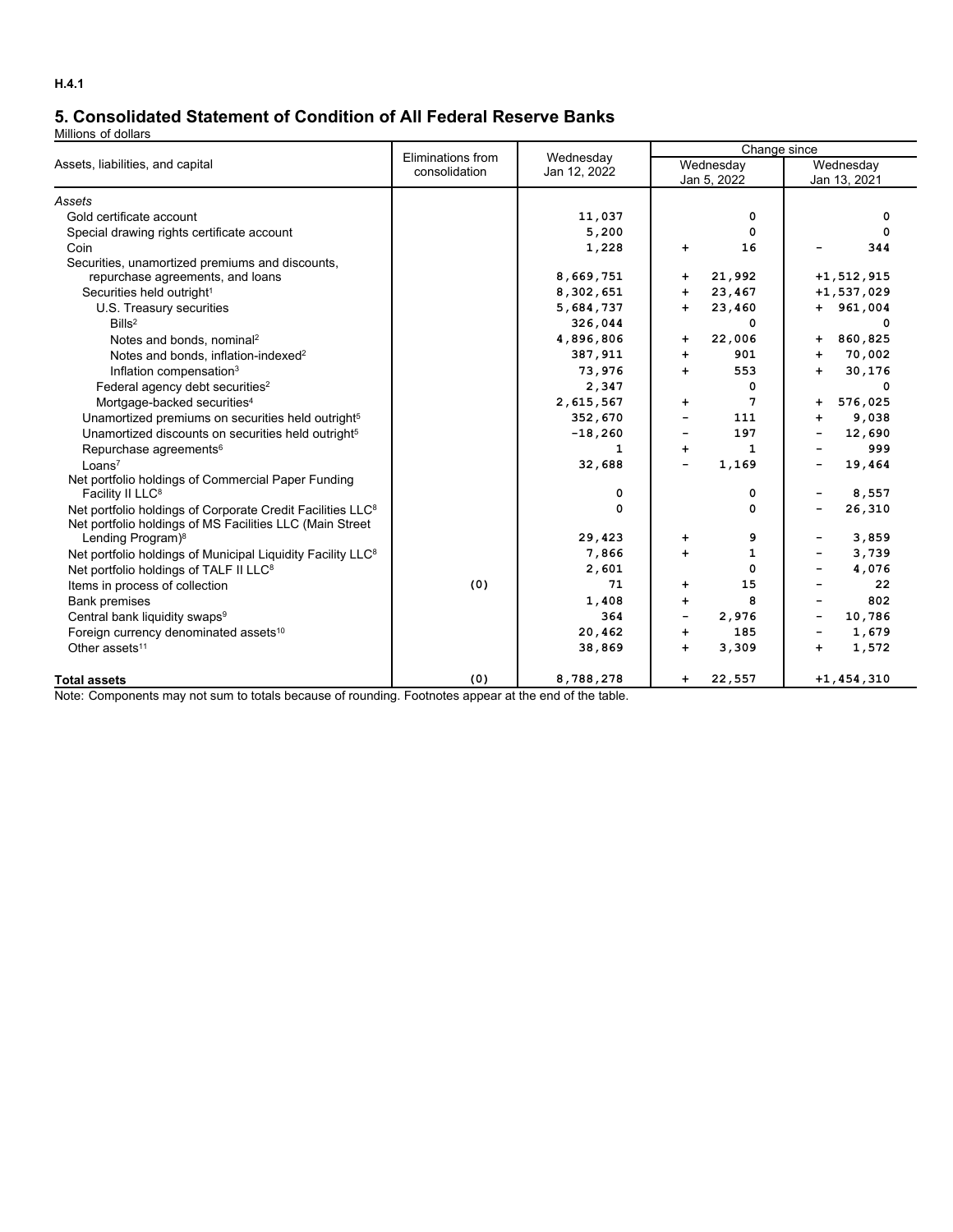# **5. Consolidated Statement of Condition of All Federal Reserve Banks (continued)**

Millions of dollars

|                                                           | Eliminations from | Wednesday    | Change since                  |                           |  |  |  |
|-----------------------------------------------------------|-------------------|--------------|-------------------------------|---------------------------|--|--|--|
| Assets, liabilities, and capital                          | consolidation     | Jan 12, 2022 | Wednesday<br>Jan 5, 2022      | Wednesday<br>Jan 13, 2021 |  |  |  |
| Liabilities                                               |                   |              |                               |                           |  |  |  |
| Federal Reserve notes, net of F.R. Bank holdings          |                   | 2,183,300    | 4,239                         | $+ 139,913$               |  |  |  |
| Reverse repurchase agreements <sup>12</sup>               |                   | 1,862,045    | 66,427<br>$\ddot{}$           | $+1,647,872$              |  |  |  |
| Deposits                                                  | (0)               | 4,673,082    | 40,851<br>-                   | 301,404                   |  |  |  |
| Term deposits held by depository institutions             |                   | n            | O.                            | 0                         |  |  |  |
| Other deposits held by depository institutions            |                   | 3,928,933    | 99,527<br>-                   | 728,064<br>$+$            |  |  |  |
| U.S. Treasury, General Account                            |                   | 489,679      | 54,922<br>$+$                 | $-1,086,196$              |  |  |  |
| Foreign official                                          |                   | 5,190        | 184<br>-                      | 16,652                    |  |  |  |
| Other <sup>13</sup>                                       | (0)               | 249,280      | 3,939<br>$\ddot{\phantom{1}}$ | 73,380<br>$+$             |  |  |  |
| Deferred availability cash items                          | (0)               | 181          | 36                            | 6                         |  |  |  |
| Treasury contributions to credit facilities <sup>14</sup> |                   | 21,258       | 0                             | 30,520                    |  |  |  |
| Other liabilities and accrued dividends <sup>15</sup>     |                   | 7,914        | 1,255<br>$\ddot{}$            | 2,838                     |  |  |  |
| <b>Total liabilities</b>                                  | (0)               | 8,747,781    | 22,558<br>÷                   | $+1, 453, 018$            |  |  |  |
| Capital accounts                                          |                   |              |                               |                           |  |  |  |
| Capital paid in                                           |                   | 33,712       | 1                             | 1,332<br>$\ddot{}$        |  |  |  |
| Surplus                                                   |                   | 6,785        | 0                             | 40                        |  |  |  |
| Other capital accounts                                    |                   | 0            | 0                             | 0                         |  |  |  |
| <b>Total capital</b>                                      |                   | 40,497       | 1                             | 1,292<br>$\ddot{}$        |  |  |  |

Note: Components may not sum to totals because of rounding.

1. Includes securities lent to dealers under the overnight securities lending facility; refer to table 1A.

- 2. Face value of the securities.
- 3. Compensation that adjusts for the effect of inflation on the original face value of inflation-indexed securities.
- 4. Guaranteed by Fannie Mae, Freddie Mac, and Ginnie Mae. The current face value shown is the remaining principal balance of the securities.
- 5. Reflects the premium or discount, which is the difference between the purchase price and the face value of the securities that has not been amortized. For U.S. Treasury securities, Federal agency debt securities, and mortgage-backed securities, amortization is on an effective-interest basis.
- 6. Cash value of agreements, which are collateralized by U.S. Treasury and federal agency securities.
- 7. Loans includes primary, secondary, and seasonal loans and credit extended through the Primary Dealer Credit Facility, Money Market Mutual Fund Liquidity Facility, Paycheck Protection Program Liquidity Facility, and other credit extensions.
- 8. Includes assets purchased pursuant to terms of the credit facility and amounts related to Treasury contributions to the facility. Refer to note on consolidation below.
- 9. Dollar value of foreign currency held under these agreements valued at the exchange rate to be used when the foreign currency is returned to the foreign central bank. This exchange rate equals the market exchange rate used when the foreign currency was acquired from the foreign central bank.
- 10. Revalued daily at current foreign currency exchange rates.
- 11. Includes accrued interest, which represents the daily accumulation of interest earned, and other accounts receivable.
- 12. Cash value of agreements, which are collateralized by U.S. Treasury securities, federal agency debt securities, and mortgage-backed securities.
- 13. Includes deposits held at the Reserve Banks by international and multilateral organizations, government-sponsored enterprises, designated financial market utilities, and deposits held by depository institutions in joint accounts in connection with their participation in certain private-sector payment arrangements. Also includes certain deposit accounts other than the U.S. Treasury, General Account, for services provided by the Reserve Banks as fiscal agents of the United States.
- 14. Book value. Amount of equity investments in MS Facilities LLC of \$15.7 billion, Municipal Liquidity Facility LLC of \$4.2 billion, and TALF II LLC of \$1.4 billion.
- 15. Includes the liability for earnings remittances due to the U.S. Treasury.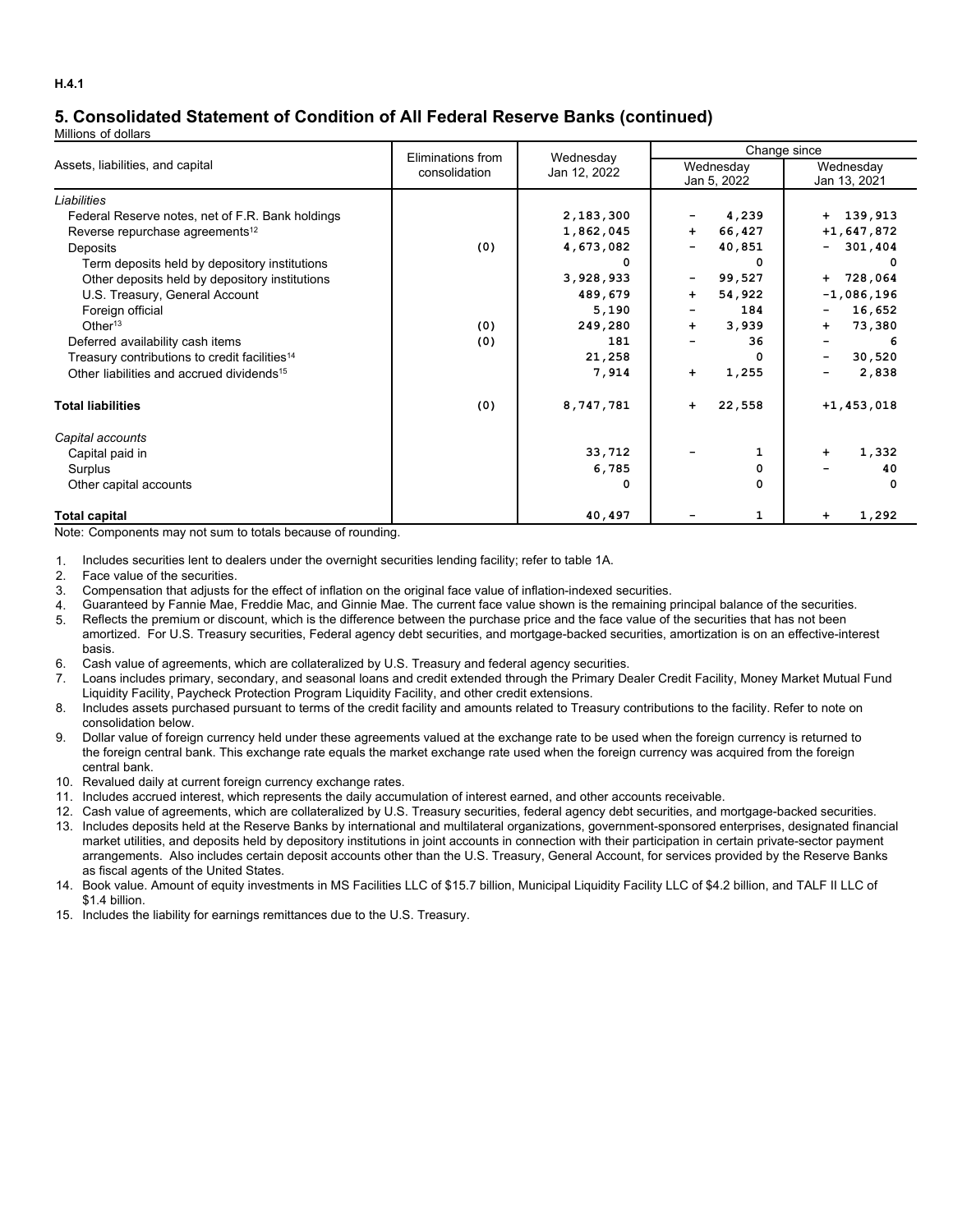## **6. Statement of Condition of Each Federal Reserve Bank, January 12, 2022**

Millions of dollars

| Assets, liabilities, and capital                   | Total     | <b>Boston</b> | New York    | Philadelphia Cleveland |            | Richmond   | Atlanta    | Chicago   | St. Louis  | Minneapolis | Kansas<br>City | Dallas     | San<br>Francisco |
|----------------------------------------------------|-----------|---------------|-------------|------------------------|------------|------------|------------|-----------|------------|-------------|----------------|------------|------------------|
| Assets                                             |           |               |             |                        |            |            |            |           |            |             |                |            |                  |
| Gold certificates and special drawing              |           |               |             |                        |            |            |            |           |            |             |                |            |                  |
| rights certificates                                | 16,237    | 531           | 5,422       | 523                    | 752        | 1,187      | 2,188      | 1,136     | 475        | 273         | 455            | 1,220      | 2,075            |
| Coin                                               | 1,228     | 15            | 24          | 111                    | 47         | 177        | 115        | 226       | 18         | 34          | 87             | 153        | 223              |
| Securities, unamortized premiums and               |           |               |             |                        |            |            |            |           |            |             |                |            |                  |
| discounts, repurchase agreements,                  |           |               |             |                        |            |            |            |           |            |             |                |            |                  |
| and loans <sup>1</sup>                             | 8,669,751 | 144,403       | 4,886,614   | 182,487                | 320,255    | 579,261    | 506,196    | 471,431   | 112,950    | 78,704      | 115,123        | 382,131    | 890,195          |
| Net portfolio holdings of MS                       |           |               |             |                        |            |            |            |           |            |             |                |            |                  |
| Facilities LLC (Main Street Lending                |           |               |             |                        |            |            |            |           |            |             |                |            |                  |
| Program $)^2$                                      | 29,423    | 29,423        |             |                        |            |            |            |           |            |             |                |            |                  |
| Net portfolio holdings of Municipal                |           |               |             |                        |            |            |            |           |            |             |                |            |                  |
| Liquidity Facility LLC <sup>2</sup>                | 7,866     |               | 7,866       |                        |            |            |            |           |            |             |                |            |                  |
| Net portfolio holdings of TALF II LLC <sup>2</sup> | 2,601     |               | 2,601       |                        |            |            |            |           |            |             |                |            |                  |
| Central bank liquidity swaps <sup>3</sup>          | 364       |               | 122         | 13                     | 31         | 76         | 16         |           |            |             |                |            | 54               |
| Foreign currency denominated                       |           |               |             |                        |            |            |            |           |            |             |                |            |                  |
| assets <sup>4</sup>                                | 20,462    | 929           | 6,879       | 735                    | 1,769      | 4,258      | 925        | 802       | 389        | 174         | 221            | 369        | 3,013            |
| Other assets <sup>5</sup>                          | 40,348    | 774           | 21,318      | 955                    | 1,532      | 3,013      | 2,484      | 2,235     | 670        | 513         | 843            | 1,893      | 4,118            |
| Interdistrict settlement account                   |           | $13,502 -$    | $402,866 +$ | $5,308$ +              | $18,294 +$ | $29,635 +$ | $69,541$ + | $85,746+$ | $26,443$ + | $1,873+$    | 23,986         | $65,160 +$ | 63,378           |
| <b>Total assets</b>                                | 8,788,278 | 189,593       | 4,527,980   | 190,132                | 342,681    | 617,606    | 581,466    | 561,590   | 140,951    | 81,574      | 140,718        | 450,932    | 963,056          |

Note: Components may not sum to totals because of rounding. Footnotes appear at the end of the table.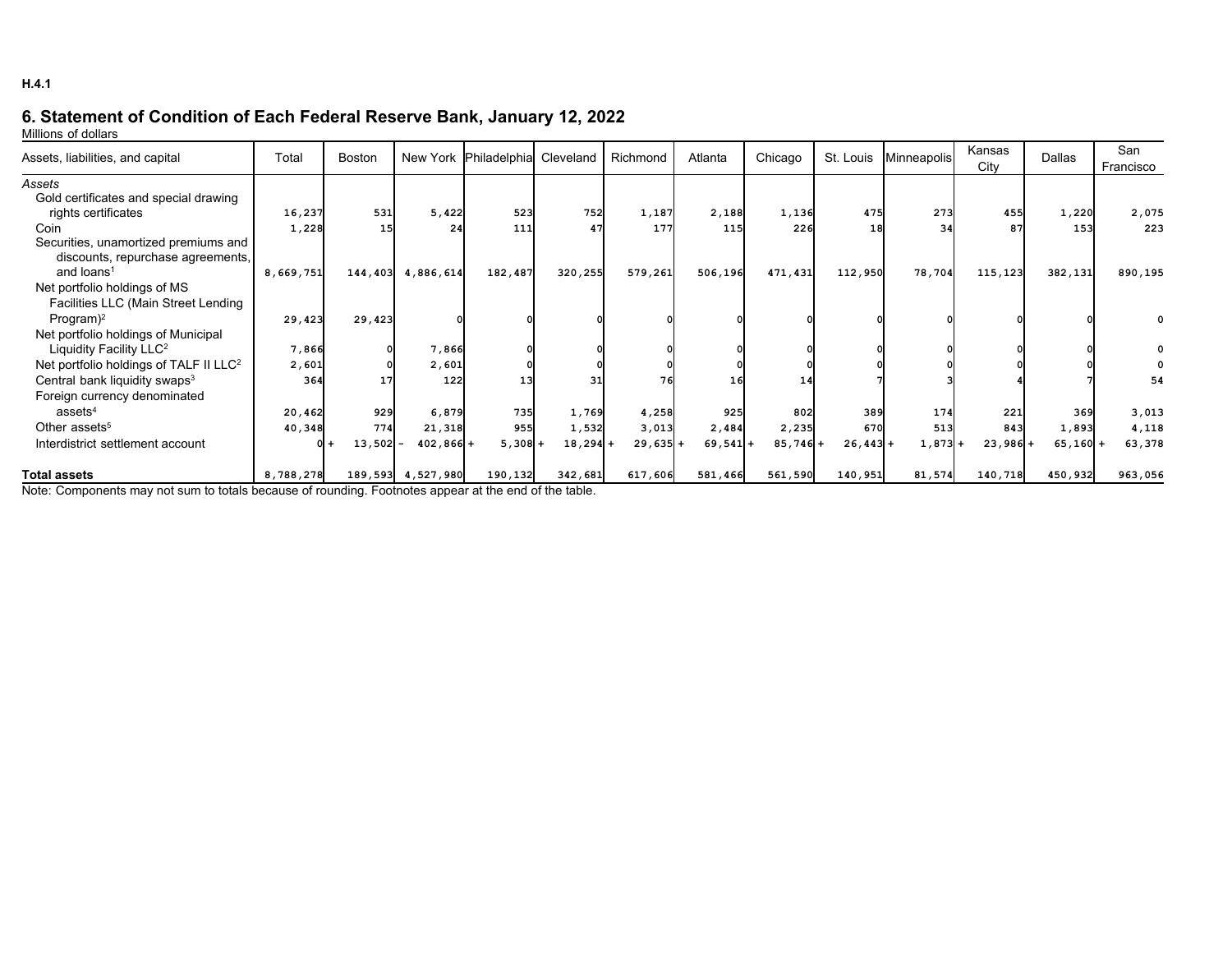## **6. Statement of Condition of Each Federal Reserve Bank, January 12, 2022 (continued)**

Millions of dollars

| Assets, liabilities, and capital                         | Total     | <b>Boston</b> |                   | New York Philadelphia Cleveland |         | Richmond | Atlanta | Chicago | St. Louis | <b>Minneapolis</b> | Kansas  | <b>Dallas</b> | San       |
|----------------------------------------------------------|-----------|---------------|-------------------|---------------------------------|---------|----------|---------|---------|-----------|--------------------|---------|---------------|-----------|
|                                                          |           |               |                   |                                 |         |          |         |         |           |                    | City    |               | Francisco |
| Liabilities                                              |           |               |                   |                                 |         |          |         |         |           |                    |         |               |           |
| Federal Reserve notes, net                               | 2,183,300 | 72,994        | 700,321           | 61,813                          | 102,911 | 153,930  | 326,424 | 121,638 | 64,862    | 33,132             | 56,473  | 191,437       | 297,364   |
| Reverse repurchase agreements <sup>6</sup>               | 1,862,045 | 31,116        | 1,052,532         | 39,328                          | 67,753  | 124,772  | 109,101 | 101,612 | 24,276    | 14,408             | 24,726  | 82,343        | 190,078   |
| Deposits                                                 | 4,673,082 | 69,517        | 2,750,901         | 87,213                          | 167,744 | 329,696  | 143,777 | 336,187 | 50,774    | 33,611             | 58,858  | 175,770       | 469,035   |
| Depository institutions                                  | 3,928,933 | 69,501        | 2,199,035         | 87,211                          | 167,689 | 328,882  | 143,665 | 146,614 | 50,766    | 32,928             | 58,066  | 175,611       | 468,964   |
| U.S. Treasury, General Account                           | 489,679   |               | 489,679           |                                 |         |          |         |         |           |                    |         |               |           |
| Foreign official                                         | 5,190     |               | 5,164             |                                 |         |          |         |         |           |                    |         |               |           |
| Other $7$                                                | 249,280   | 14            | 57,023            |                                 | 51      | 806      | 110     | 189,571 |           | 682                | 792     | 159           | 65        |
| Earnings remittances due to the U.S.                     |           |               |                   |                                 |         |          |         |         |           |                    |         |               |           |
| Treasury <sup>8</sup>                                    | 2,990     | 41            | 1,711             | 61I                             | 115     | 212      | 173     | 157     | 36        | 16                 | 32      | 124           | 314       |
| Treasury contributions to credit facilities <sup>9</sup> | 21,258    | 15,674        | 5,584             |                                 |         |          |         |         |           |                    |         |               | 0         |
| Other liabilities and accrued                            |           |               |                   |                                 |         |          |         |         |           |                    |         |               |           |
| dividends                                                | 5,106     | $-1,523$      | 2,853             | 230                             | 261     | 791      | 590     | 445     | 192       | 180                | 207     | 322           | 559       |
|                                                          |           |               |                   |                                 |         |          |         |         |           |                    |         |               |           |
| <b>Total liabilities</b>                                 | 8,747,781 | 187,819       | 4,513,902         | 188,644                         | 338,783 | 609,401  | 580,065 | 560,039 | 140,140   | 81,346             | 140,296 | 449,996       | 957,349   |
| Capital                                                  |           |               |                   |                                 |         |          |         |         |           |                    |         |               |           |
| Capital paid in                                          | 33,712    | 1,465         | 11,797            | 1,244                           | 3,311   | 6,793    | 1,093   | 1,285   | 682       | 171                | 348     | 814           | 4,708     |
| Surplus                                                  | 6,785     | 308           | 2,280             | 244                             | 587     | 1,412    | 307     | 266     | 129       | 58                 | 73      | 122           | 999       |
| Other capital                                            |           |               |                   |                                 |         |          |         |         |           |                    |         |               | $\Omega$  |
|                                                          |           |               |                   |                                 |         |          |         |         |           |                    |         |               |           |
| <b>Total liabilities and capital</b>                     | 8,788,278 |               | 189,593 4,527,980 | 190,132                         | 342,681 | 617,606  | 581,466 | 561,590 | 140,951   | 81,574             | 140,718 | 450,932       | 963,056   |

Note: Components may not sum to totals because of rounding. Footnotes appear at the end of the table.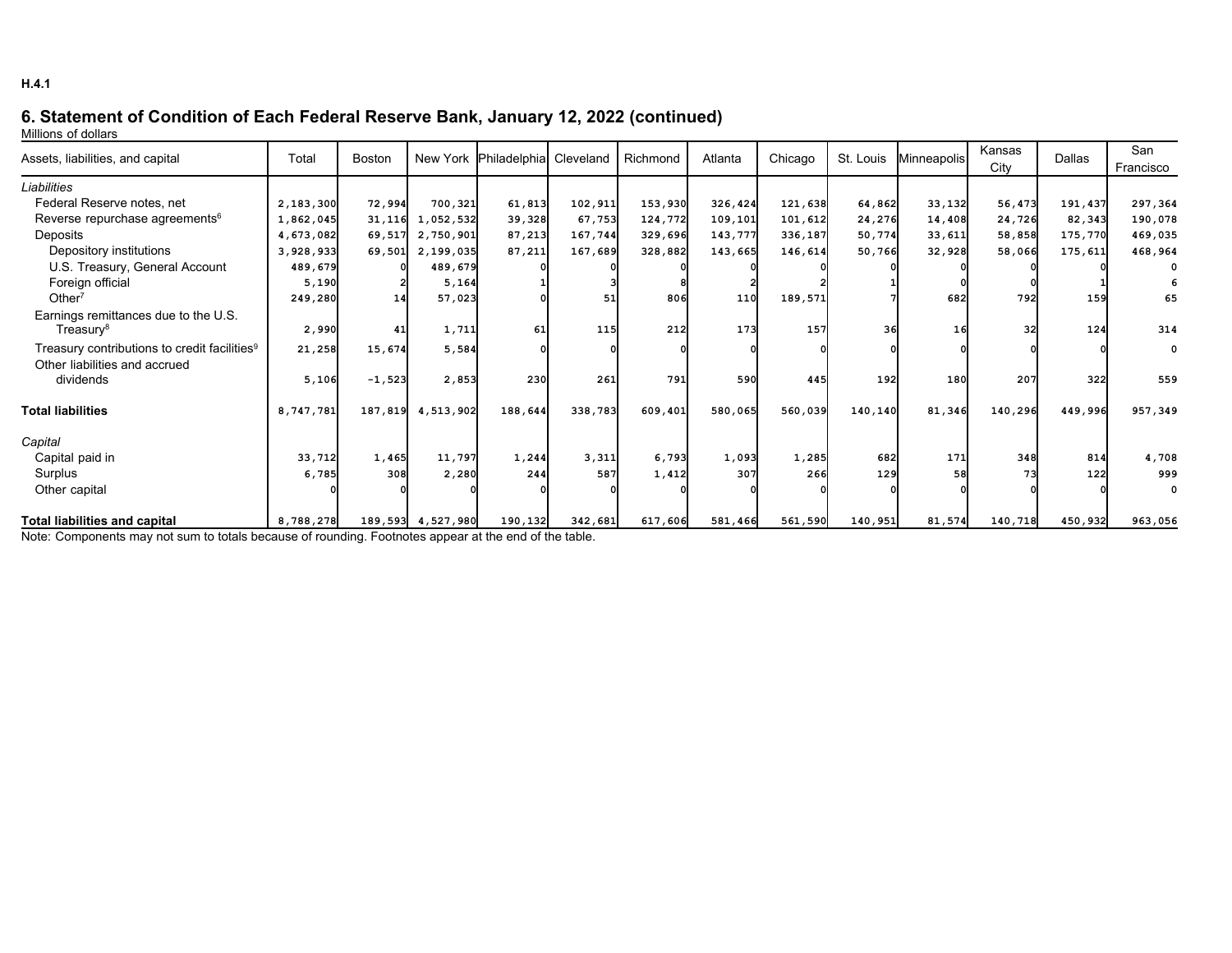**H.4.1**

#### **6. Statement of Condition of Each Federal Reserve Bank, January 12, 2022 (continued)**

- 1. Securities include outright holdings of U.S. Treasury securities, federal agency debt securities, and mortgage-backed securities, including securities lent to dealers under the overnight securities lending facility; refer to table 1A. Mortgage-backed securities are quaranteed by Fannie Mae, Freddie Mac, and Ginnie Mae. Unamortized premiums and discounts are the differences between the purchase price and the face value of the securities that have not been amortized. For U.S. Treasury securities, federal agency debt securities, and mortgage-backed securities, amortization is on an effective-interest basis. Repurchase agreements reflect the cash value of agreements, which are collateralized by U.S. Treasury and federal agency securities. Loans includes primary, secondary, and seasonal loans and credit extended through the Paycheck Protection Program Liquidity Facility and other credit extensions.
- 2. Includes assets purchased pursuant to terms of the credit facility and amounts related to Treasury contributions to the facility. Refer to note on consolidation below.
- 3. Dollar value of foreign currency held under these agreements valued at the exchange rate to be used when the foreign currency is returned to the foreign central bank. This exchange rate equals the market exchange rate used when the foreign currency was acquired from the foreign central bank.
- 4. Revalued daily at current foreign currency exchange rates.
- 5. Includes items in process of collection, bank premises, accrued interest (which represents the daily accumulation of interest earned), and other accounts receivable.
- 6. Cash value of agreements, which are collateralized by U.S. Treasury securities, federal agency debt securities, and mortgage-backed securities.
- 7. Includes deposits held at the Reserve Banks by international and multilateral organizations, government-sponsored enterprises, designated financial market utilities, and deposits held by depository institutions in joint accounts in connection with their participation in certain private-sector payment arrangements. Also includes certain deposit accounts other than the U.S. Treasury, General Account, for services provided by the Reserve Banks as fiscal agents of the United States.
- 8. Represents the estimated weekly remittances due to U.S. Treasury. The amounts on this line represent the residual net earnings that the Federal Reserve Banks remit to the U.S. Treasury after providing for the costs of operations, payment of dividends, and the amount necessary to maintain each Federal Reserve Bank's allotted surplus cap.
- 9. Book value. Amount of equity investments in MS Facilities LLC of \$15.7 billion, Municipal Liquidity Facility LLC of \$4.2 billion, and TALF II LLC of \$1.4 billion.

#### Note on consolidation:

The Federal Reserve Bank of New York (FRBNY) and the Federal Reserve Bank of Boston (FRBB) have extended loans to limited liability companies under the authority of section 13(3) of the Federal Reserve Act. On April 14, 2020, FRBNY began extending loans to the Commercial Paper Funding Facility II LLC (CPFF II LLC), a limited liability company formed to purchase three-month U.S dollardenominated commercial paper by eligible issuers. The assets of the CPFF II LLC and the amount provided by U.S. Treasury as credit protection to the FRBNY are used to secure the loan from the FRBNY. On May 12, 2020, FRBNY began extending loans to the Corporate Credit Facilities LLC (CCF LLC), a limited liability company formed to purchase eligible bonds or portions of syndicated loans or bonds at issuance through the Primary Market Corporate Credit Facility and to purchase eligible individual corporate bonds and exchange-traded funds through the Secondary Market Corporate Credit Facility. The assets of the CCF LLC and the amount provided by U.S. Treasury as credit protection to the FRBNY are used to secure the loan from the FRBNY. On June 5, 2020, FRBNY began extending loans to the Municipal Liquidity Facility LLC (MLF LLC), a limited liability company formed to purchase municipal notes from eligible issuers. The assets of the MLF LLC and the amount provided by U.S. Treasury as credit protection to the FRBNY are used to secure the loan from the FRBNY. On June 25, 2020, FRBNY began extending loans to the TALF II LLC, a special purpose vehicle that was formed to help support the flow of credit to consumers and businesses. The assets of the TALF II LLC and the amount provided by U.S. Treasury as credit protection to the FRBNY are used to secure the loan from the FRBNY. On July 15, 2020, the FRBB began extending loans to the MS Facilities LLC (Main Street Lending Program), a special purpose vehicle that was formed to help ensure credit flows to small and medium-sized businesses and to eligible nonprofits. The assets of the MS Facilities LLC and the amount provided by U.S. Treasury as credit protection to the FRBB are used to secure the loan from the FRBB.

The FRBNY is the managing member of CPFF II LLC, CCF LLC, MLF LLC, and TALF II LLC. The FRBB is the managing member of MS Facilities LLC (Main Street Lending Program). Consistent with generally accepted accounting principles, the assets and liabilities of each LLC have been accounted for and consolidated with the assets and liabilities of the FRBNY or FRBB, in the preparation of the statements of condition shown on this release. As a consequence of the consolidation, the loan from the Reserve Bank to the LLC is eliminated as are any balances held at the FRBNY for LLCs consolidated to FRBNY or FRBB for LLCs consolidated to FRBB. Treasury contributions to credit facilities are held at FRBNY until invested. Net assets of the LLC appears as assets on table 6 (and in table 1 and table 5), and the liabilities of the LLC to entities other than the FRBNY or FRBB, including those with recourse only to the portfolio holdings of the LLC, are included in other liabilities in this table (and table 1 and table 5). The amount provided by U.S. Treasury as credit protection to FRBNY and FRBB appears as liabilities on table 6 (and in table 1 and table 5).